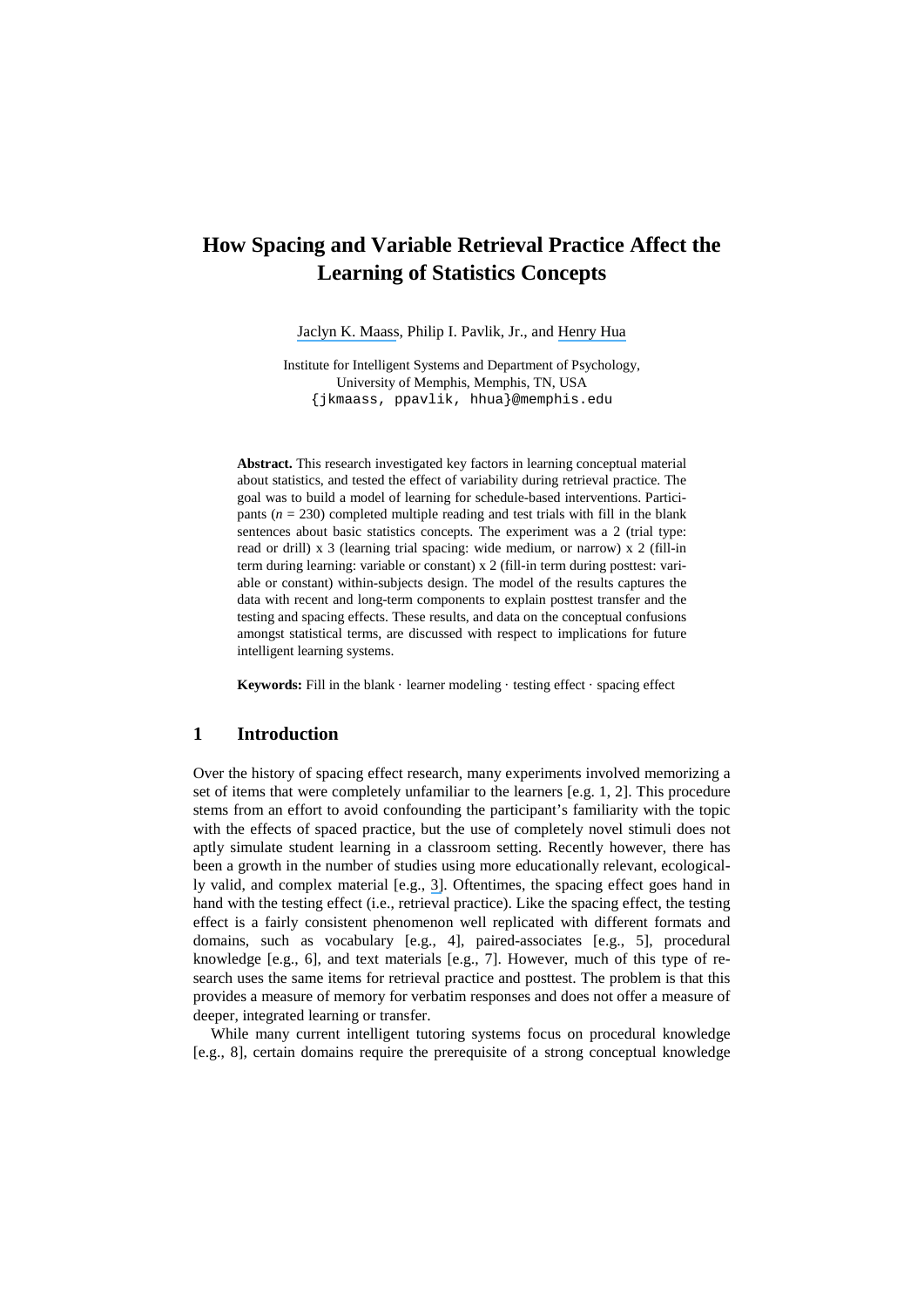base. Therefore, we have chosen to focus our work on learning semantic knowledge. We aimed to use model-based discovery [\[](https://www.researchgate.net/publication/303194389_The_State_of_Educational_Data_Mining_in_2009_A_Review_and_Future_Visions?el=1_x_8&enrichId=rgreq-501db0b47b7c63dc573ee4d805660628-XXX&enrichSource=Y292ZXJQYWdlOzI3NzI0Nzc2MztBUzoyMzM0NjM5MjQxMjk3OTNAMTQzMjY3MzU0NTIyMw==)[9](#page-9-6)[\]](https://www.researchgate.net/publication/303194389_The_State_of_Educational_Data_Mining_in_2009_A_Review_and_Future_Visions?el=1_x_8&enrichId=rgreq-501db0b47b7c63dc573ee4d805660628-XXX&enrichSource=Y292ZXJQYWdlOzI3NzI0Nzc2MztBUzoyMzM0NjM5MjQxMjk3OTNAMTQzMjY3MzU0NTIyMw==) to describe learning in this task in a way that will aid in the creation of an tutoring system which implements simple reactive artificial intelligence to optimally schedule the repetition of retrieval practice for conceptual knowledge. This paper focuses on three key features of such a model in this domain: spacing of practice, retrieval practice, and variable practice. The current experiment tested those factors using a free entry cloze (fill-in-the-blank) task with a collection of 18 sentences about statistics. This is the second experiment in a series of cloze item research aimed at building an intelligent tutoring system (ITS) focused on didactic, verbal and/or conceptual information. Unlike the previous study, the current experiment used related sentences to measure spacing effects in an educationally relevant domain, rather than with decontextualized trivia facts [\[10\]](#page-9-7). Participants completed 162 drill and reading trials with sentences about statistics concepts (e.g., definition of a sample, characteristics of a normal distribution, etc.). For this paper we developed a learner model that predicts performance given the prior accuracy, spacing, repetition, testing, and concept difficulty.

In addition to the above goals, we had four experimental hypotheses: 1) wider spacing will lead to worse performance during learning but better performance at posttest; 2) spacing effects will be larger for sentences in which participants fill in the same term during the learning trials; 3) testing trials will have more impact on learning than reading trials; and 4) testing with variation in the retrieval term will lead to more generalizable learning. Further, the free entry nature of the cloze task provided rich insight into students' confusions, which has direct implications for creating customized hint and/or error messages in the next stage of this research project.

## **2 Methods**

#### **2.1 Design**

A brief overview of terminology specific to this experiment may be helpful. Each trial involved the presentation of a sentence either to be read by the participant (reading trials) or with a missing word to be filled in by the participant (drill trials). Retrieval term refers to which one of four key terms in each sentence can be left blank for a drill trial. Variability in retrieval term refers to having to fill in different retrieval terms across drill trials for a sentence. The two main portions of the experiment are referred to as the learning portion (consisting of six trials for each sentence), and the posttest portion (consisting of three drill trials for each sentence).

This study used a within-subject design with the following factors: 2 (trial type: read or drill) x 3 (learning trial sentence spacing: wide medium, or narrow) x 2 (learning trials retrieval term: variable or constant) x 2 (posttest trials retrieval term: variable or constant). While the design was fully factorial for the other factors, the assignment to reading or drill trial for each sentence during the learning portion was selected randomly, with a 50% chance of reading on Trials 1 and 4, and a 25% chance of reading for Trials 2, 3, 5, and 6. The posttest portion (Trials 7-9) contained only drill tri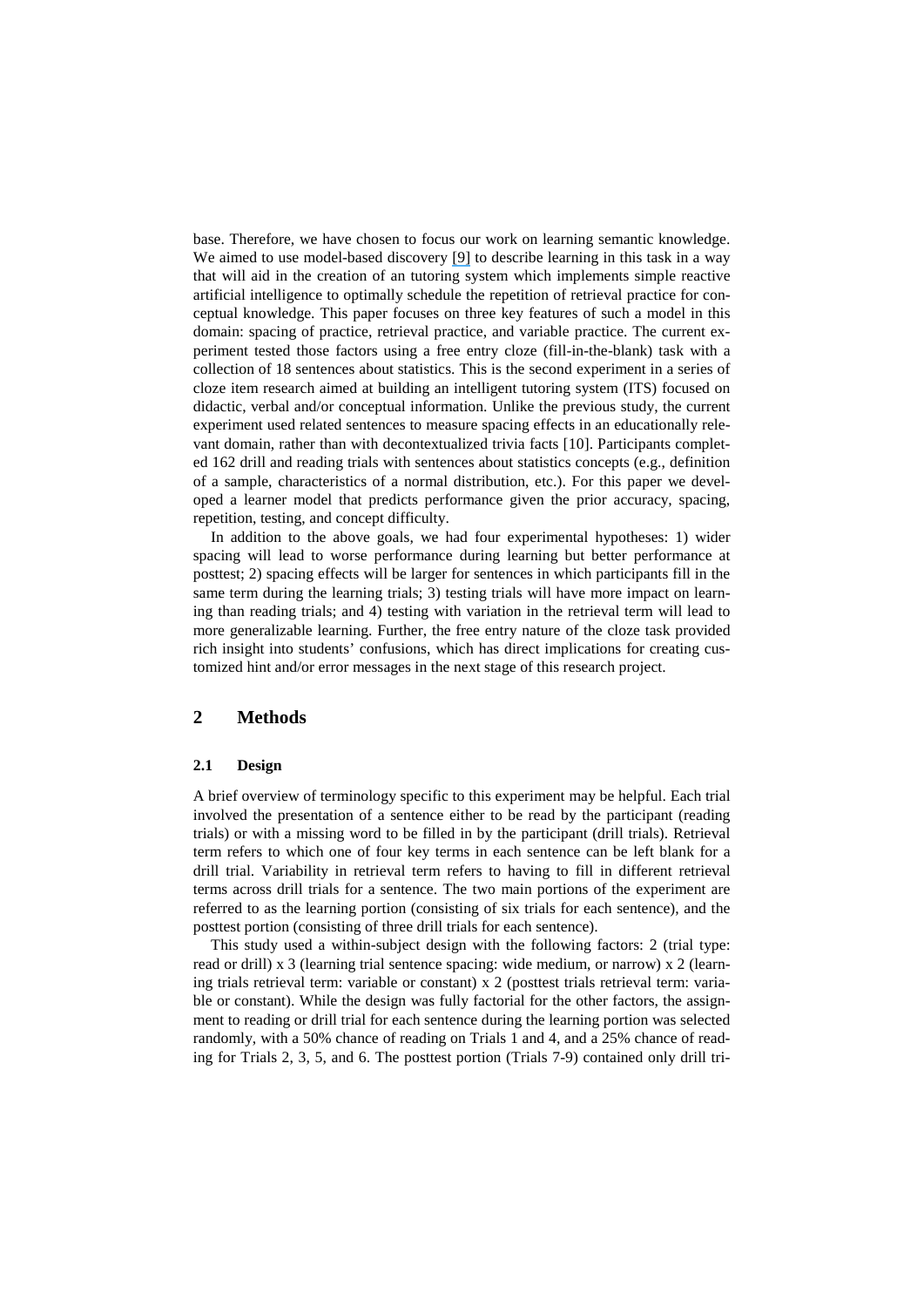als. If the retrieval term was constant during the learning or posttest portions, the participant would only see one of the four key terms left blank in the sentence, and this retrieval term would remain constant, e.g. always the 3<sup>rd</sup> of 4, for all trials. If the retrieval term was variable, any one of the four key terms could be left blank for the participant to fill in for each trial. For the learning portion, half of the sentences were randomly selected to have a constant retrieval term and half were selected to have variable retrieval terms. Retrieval term variability was manipulated for the learning portion and for the posttest portion, independently, meaning each of the nine sentences that had a constant retrieval term during learning was individually assigned as having variable or constant retrieval terms during posttest. Therefore, on average, 4.5 of the constant retrieval term sentences during learning were tested as variable at posttest and the other 4.5 continued as constant at posttest). Note that when the posttest retrieval term varied, it was randomly selected from only the other three fill in locations, excluding the "constant" location for that learner. Therefore, the constant learning to variable posttest had no repetition of responses (i.e., all transfer posttest drills). Conversely, the constant to constant condition only ever filled in one of the key terms (i.e., no transfer posttest drills). The other two conditions, variable to variable and variable to constant, would have had some posttest items they had seen before and some they had not (i.e., some transfer posttest drills). Of course by "transfer" we are not referring to completely novel sentences; rather, the retrieval term for that sentence would not have been previously retrieved during the learning drill trials. This type of "within-sentence" posttest transfer measure has been used by others [\[](https://www.researchgate.net/publication/240236268_Testing_the_testing_effect_in_classroom?el=1_x_8&enrichId=rgreq-501db0b47b7c63dc573ee4d805660628-XXX&enrichSource=Y292ZXJQYWdlOzI3NzI0Nzc2MztBUzoyMzM0NjM5MjQxMjk3OTNAMTQzMjY3MzU0NTIyMw==)[11\]](#page-9-8).

Therefore, participants received some sentences in each of the four drill trial conditions: variable retrieval terms during learning and variable retrieval terms during posttest (variable-variable), variable retrieval terms during learning and a constant retrieval term for posttest (variable-constant), constant retrieval term for all learning trials and variable retrieval terms for posttest trials (constant-variable), and a constant retrieval term for all learning trials and constant retrieval term for posttest trials (constant-constant). Each sentence was also randomly placed in one of the three spacing conditions during practice, resulting in 12 possible retrieval practice conditions.

### **2.2 Participants**

The experiment was delivered through the Amazon Mechanical Turk (MTurk) service, an online data collection platform. A total of 231 people participated, but one subject was excluded  $(n = 230)$  because they produced no correct responses. The requirements for participation were for the person to be at least 18 years of age, a native English speaker from the United States or Canada, and to be a reliable MTurk "worker." This last qualification was to ensure quality results. It requires participants to have previously completed at least 50 tasks (referred to as "Hits") on the website, with at least 95% of those tasks approved (i.e., the person had done adequately enough to not be refused payment). Although this sample is not restricted to formal students, studies have reported that MTurk participants appear to produce qualitatively and quantitatively similar results to university and other online participants [\[](https://www.researchgate.net/publication/46525612_Running_Experiments_Using_Amazon_Mechanical_Turk?el=1_x_8&enrichId=rgreq-501db0b47b7c63dc573ee4d805660628-XXX&enrichSource=Y292ZXJQYWdlOzI3NzI0Nzc2MztBUzoyMzM0NjM5MjQxMjk3OTNAMTQzMjY3MzU0NTIyMw==)[12\]](#page-9-9). MTurk users were paid \$4 for approximately 45 minutes of participation.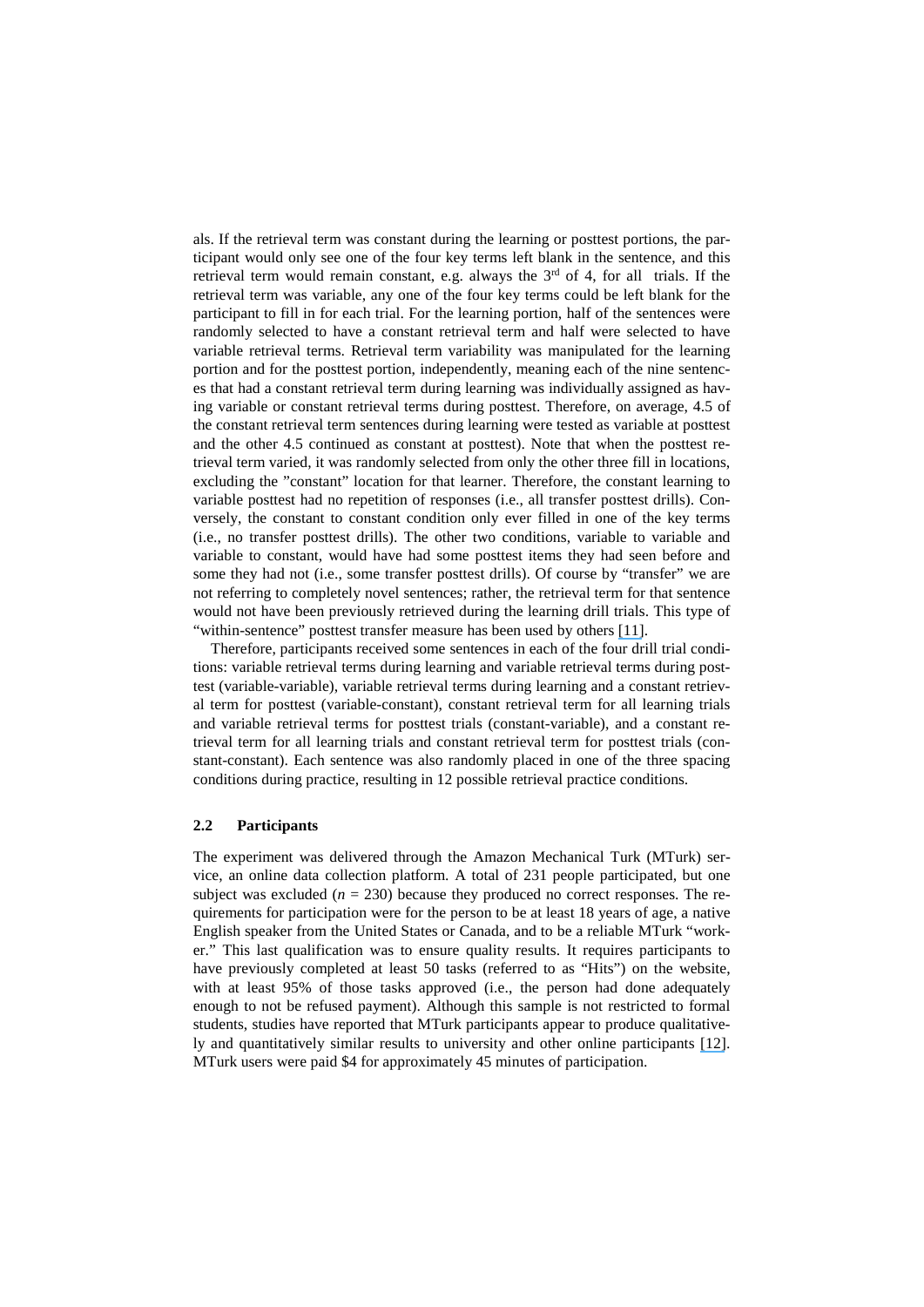#### **2.3 Materials**

The 18 sentences used for the experiment were developed from basic statistics content authored by the three authors of this study. The sentences were not designed to be explicitly related, but naturally resulted in the reuse of several key terms; for example, several sentences mention the concept of *standard deviation* with regards to various other concepts. For each sentence we chose four crucial words (or two-word phrases) to create four versions of each sentence in which each version has one word or phrase removed (i.e., left blank). For example, in the sentence, "Although samples are variable, they are intended to represent the population from which they come," the four selected key terms were *samples*, *variable*, *represent*, and *population*. Only one key term was left blank for any given trial (i.e., the participants never saw a sentence with two blanks, except to indicate the same word used twice).

### **2.4 Procedure**

The experiment was delivered online, using the Fact and Concept Training (FaCT) system, which is designed to handle complex designs of this sort [\[](https://www.researchgate.net/publication/258883333_The_FaCT_Fact_and_Concept_Training_System_A_new_tool_linking_cognitive_science_with_educators?el=1_x_8&enrichId=rgreq-501db0b47b7c63dc573ee4d805660628-XXX&enrichSource=Y292ZXJQYWdlOzI3NzI0Nzc2MztBUzoyMzM0NjM5MjQxMjk3OTNAMTQzMjY3MzU0NTIyMw==)[13\]](#page-9-10). The sentences were delivered in the center of the screen for study trials and for drill trials. For drill trials, participants were told whether their answer was correct or incorrect; after an incorrect response, the correct response was displayed on the screen for a review period. Participants were given eight seconds to read each sentence both for reading trials and for the review period after incorrect drill trials. Reading trials never indicated which terms could be left blank during drill trials.

For the drill trials, participants had 12 seconds to begin to type their response for the missing word, otherwise the trial timed-out, was counted as an incorrect response, and the system continued to the review. However, as long as the participants were trying to answer (i.e., if they had started to type in the answer box), the system allowed the participants as long as they wanted to finish typing. For the review that occurred after an incorrect drill trial, the computer program showed the whole sentence again, but with no missing words (i.e., without indicating which word or phrase had just been blank) for eight seconds, identical to reading trials.

The experiment consisted of the informed consent, instructions, learning portion (consisting of the 18 sentences, presented six times each in a combination of drill and reading trials, each at different spacing intervals), a 5-minute distractor task (an Nback task, data for which was not available at the time of writing due to a parsing error), and a posttest (three drill trials for each sentence). The learning portion lasted an average of approximately 30 minutes, the distractor task (i.e., retention interval) was approx. five minutes, and the posttest lasted an average of approx. ten minutes.

# **3 Results and Discussion**

In order to eventually build an "intelligent" program that can adapt and respond to an individual student's progress, we must first understand the underlying features affect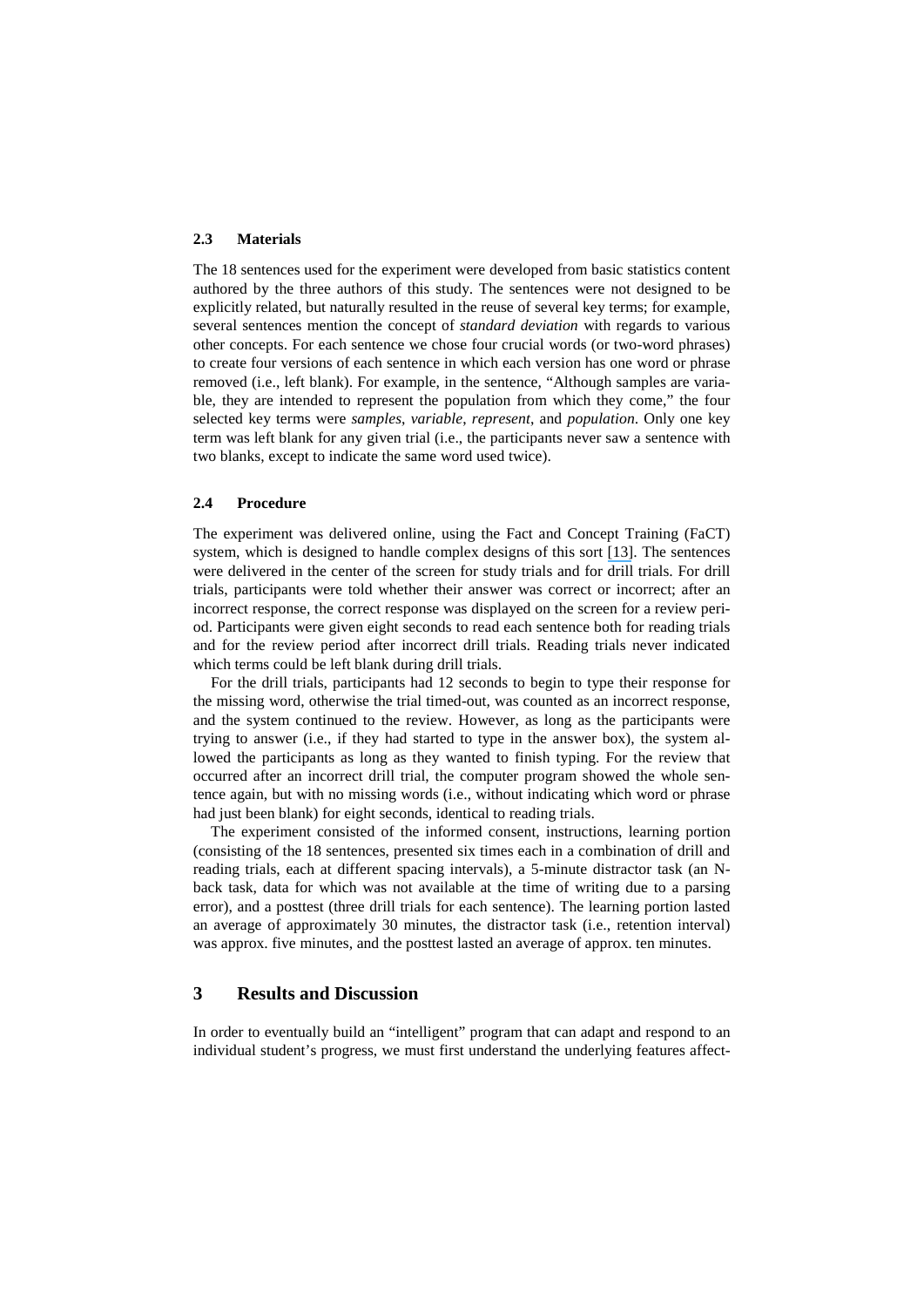ing memory. To begin this process, we ran two repeated-measure ANOVAs to determine the changes in performance between the learning portion and posttest portion, based on 1) spacing of practice trials, and 2) variability during practice. The levels of the dependent measure, referred to as the trial variable, were proportion correct during the last learning trial (Trial 6) and proportion correct on the first posttest trial (Trial 7). The results of the first ANOVA indicated a presence of the spacing effect (i.e., a significant interaction between spacing and trial),  $F(2, 458) = 29.28$ ,  $p < .001$ . Namely, during the last learning trial, performance was best for those sentences with narrow spacing, followed by medium spacing, with worst performance for the wide spacing (all spacing pairwise comparisons had  $p<sub>5</sub>$  < .001). However, these differences between spacing conditions disappeared at the first posttest trial (all *p*s >.2).

Similarly, the second repeated measures ANOVA, comparing change in performance from learning to posttest between sentences with variable retrieval terms during practice and sentences with a constant retrieval term during practice, showed a significant retrieval variability by trial interaction,  $F(1, 230) = 138.11$ ,  $p < .001$ . During learning, participants scored higher on sentences that had a constant retrieval term than on those sentences with variable retrieval terms, pairwise comparison  $p < .001$ . However, this difference was no longer significant at posttest, pairwise  $p = .44$ . This shows a much steeper forgetting rate over the 5-minute retention interval for those with a constant retrieval term during practice. Our final preliminary analysis confirmed the presence of the testing effect through a simple logistic regression model (not shown) using only two parameters: count of prior reading trials for the sentence and count of prior drill trials for the sentence. This revealed drill trials to be about three times as effective as readings ( $z = 7.531$ ,  $p < .001$ ). In order to build a tutoring program, however, we will need more than these preliminary analyses can offer. Such a program will require a predictive model of student performance which would act as the main source of "intelligence" in optimally scheduling retrieval practice.

The process of developing a predictive model of student performance required an iterative, theory driven method known as model based discovery [\[](https://www.researchgate.net/publication/303194389_The_State_of_Educational_Data_Mining_in_2009_A_Review_and_Future_Visions?el=1_x_8&enrichId=rgreq-501db0b47b7c63dc573ee4d805660628-XXX&enrichSource=Y292ZXJQYWdlOzI3NzI0Nzc2MztBUzoyMzM0NjM5MjQxMjk3OTNAMTQzMjY3MzU0NTIyMw==)[9\]](#page-9-6). Specifically, we started by entering in factors we presumed, based on previous memory research thus far discussed, would be most influential in learning. Through a process of elimination, focused on parsimony and correspondence with prior theory, we were able to narrow down which factors had the greatest influence on learning. For example, we expected to see fast forgetting in addition to durable learning, as a function of spacing of practice, based on prior work with other verbal material [\[e.g., paired associates; 14\]](#page-9-11). Other features were implemented based on prior learner modeling. For instance, a distinction between the effects of incorrect and correct responses was based on Performance Factors Analysis [\[](https://www.researchgate.net/publication/221297435_Performance_Factors_Analysis_-_A_New_Alternative_to_Knowledge_Tracing?el=1_x_8&enrichId=rgreq-501db0b47b7c63dc573ee4d805660628-XXX&enrichSource=Y292ZXJQYWdlOzI3NzI0Nzc2MztBUzoyMzM0NjM5MjQxMjk3OTNAMTQzMjY3MzU0NTIyMw==)[15\]](#page-9-12), and a general track of all prior performance, which is similar to work with Bayesian knowledge tracing [\[16\]](#page-9-13). The final model is a logistic regression with the following parameters or factors: prior performance, term difficulty, recency, pure massing effect, spacing for drill trials, spacing for incorrect drill trials, and spacing for key terms. Table 1 contains the coefficients and *z* scores obtained for each factor, which is explained in more detail below. The *z* scores are a particularly useful measure to compare the coefficients and understand their relative importance in the model. For example, the most predictive features of the model, described in detail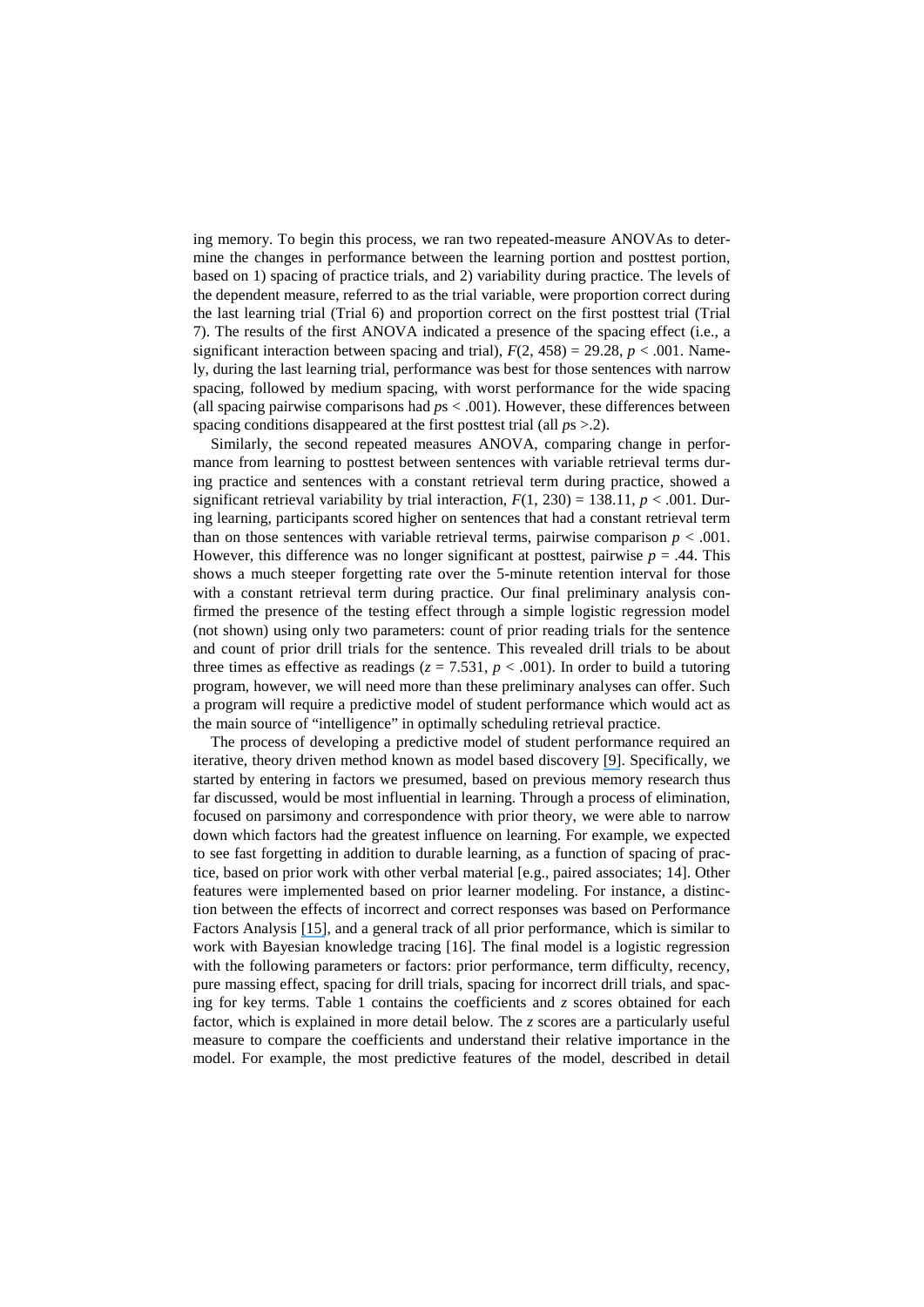below, are recency ( $z = 51.50$ ) and term difficulty ( $z = -42.71$ ). The model fit with an  $R<sup>2</sup>$  of .399 and a mean absolute probability deviation of .298 for the predictions of each of the 28,912 drill trial observations across the 230 learners. We also crossvalidated the model using ten runs of 10-fold cross-validation. We observed an  $R^2$  of .399 in the training and an  $R^2$  of .357 in testing, which means we retained 89% of the fit when generalizing. It should be noted that the model was found using the entire dataset (rather than a portion); thus, the cross-validation might suffer some inflation. However, we did not further tune the model to optimize the cross-validation results. Additionally, we minimized the number of parameters relative to the number of conditions, to help protect against overfitting.

| Factor                       | Coefficient | SЕ   | Z score  |
|------------------------------|-------------|------|----------|
| Intercept                    | $-2.53$     | 0.04 | $-61.95$ |
| Prior performance            | 0.92        | 0.02 | 40.56    |
| Recency                      | 8.78        | 0.17 | 51.50    |
| Term difficulty              | $-1.48$     | 0.03 | $-42.71$ |
| Pure massing                 | $-0.15$     | 0.03 | $-4.78$  |
| Spacing for drills           | 0.37        | 0.01 | 28.71    |
| Spacing for incorrect trials | $-0.35$     | 0.01 | $-26.09$ |
| Spacing of terms             | 0.05        | 0.01 | 8.47     |

**Table 1.** Coefficients, standard errors, and *z* scores for each model parameter (all *p*s < .001).

Prior performance is measured as the proportion<sup>[1](#page-5-0)</sup> of previously correct trials which is transformed into a logit, ranging from,  $-\infty$  to  $+\infty$ . This variable is seeded with a value equal to the overall grand mean to prevent the prior probability from ever actually taking an infinite value. The transformation to a logit serves to increase the predictive influence as prior learning nears 0 or 1. The high *z* value for this parameter indicates that transformed previous accuracy is one of the biggest predictors of future success. The recency coefficient in the model scales the influence of the most recent trial as a function of how many seconds ago that trial occurred according to the function 1/ sqrt (recency in seconds). This function was computed for both the most recent trial of any type (read or drill) and the most recent same response drill trial. These values were summed before being log transformed. This method essentially double counts the amount of learning for the specific recent drill trial compared to a recent reading trial. Otherwise, this method is equivalent to the base level activation computation in the ACT-R computational modeling system [\[17\]](#page-9-14). The term difficulty parameter is the average number of incorrect responses for that key term across all participants. This is averaged across the sample, with the expectation that the values for these terms will generalize to another sample in the future. Again, we use the logit of this proportion to transform the scale in a way that increases the influence of propor-

<span id="page-5-0"></span> <sup>1</sup> To eliminate the possibility of calculating a logarithm of 0 (which would be undefined), all logarithmic transformations were calculated from the observed value plus 1.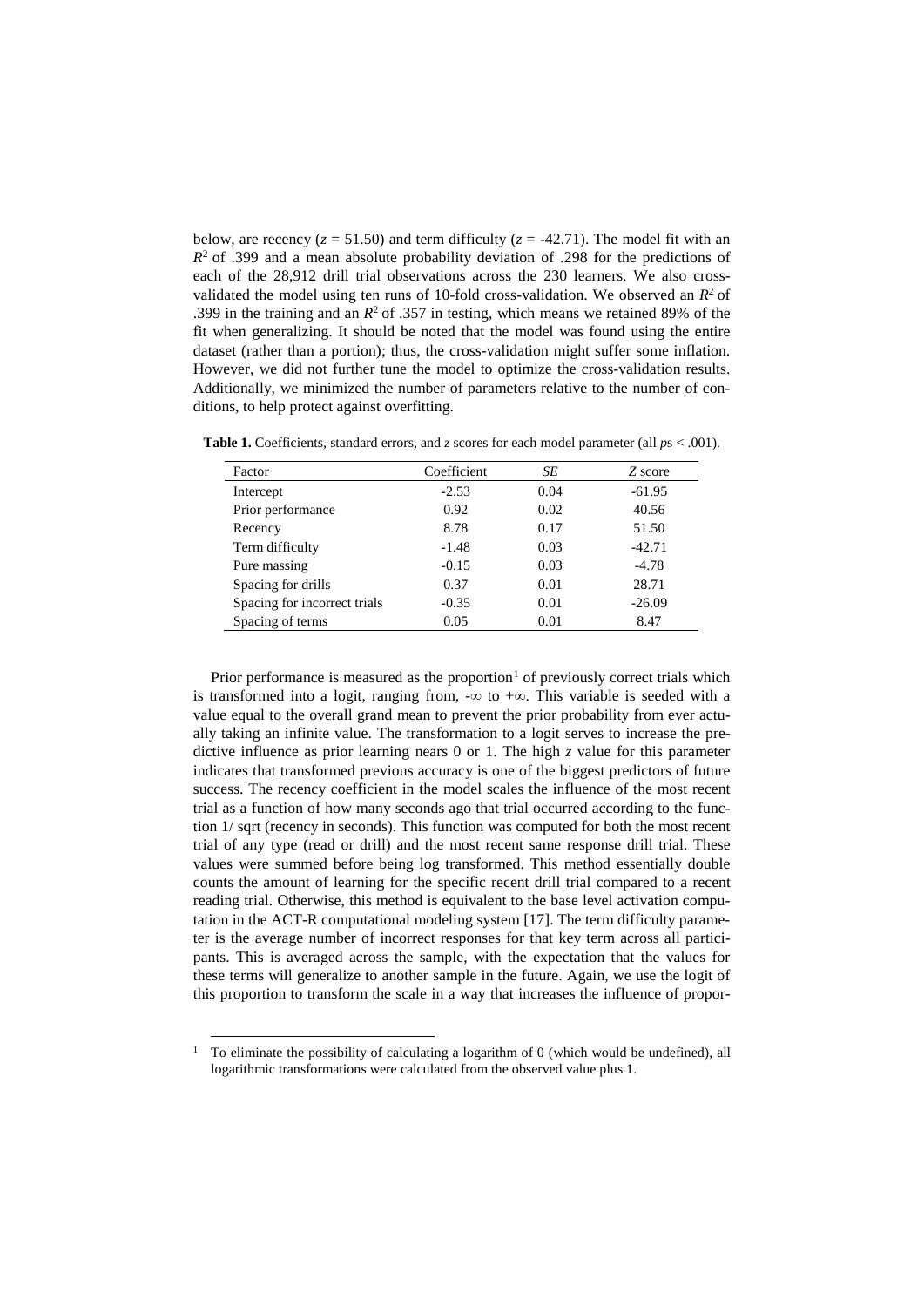tions near zero. The difficulty of the terms (i.e., their error rates) is a key component in this model and will be discussed in more detail below.

The pure massing effect parameter accounts for the effect of having prior back to back drills of the same sentence with no spacing at all. This effect is computed by taking the log of the number of prior back-to-back same-response drills, multiplied by the log of the total number of back-to-back repetitions of the sentence (i.e., both drill and reading trials). The negative coefficient for this parameter captures the negative effect of fully massed practice and the increasingly negative effect as more back-toback drills are added. While this coefficient had the least significance, it was necessary to model the crossover interactions seen in Figure 1.

One feature of this model is that the spacing is not categorical (e.g., narrow, medium, wide), but rather is a function of the mean average time between prior repetitions of the sentence. This means that the model can be used to make predictions for spacing as a function of time rather than as a nominal effect, which would be less useful for inferring pedagogical decisions from the model. The last three parameters account for different spacing effect interactions, and are calculated by taking the log of some count of prior practices times the log of mean average spacing. The first of these parameters uses the log of the count of all same-response drill trials (i.e., previous drill trials for the same sentence, with the same retrieval term), which was found to predict a strong positive gain that increases with wider spacing. The second uses the count of *incorrect* same-response drill trials; its negative coefficient indicates that incorrect drills reduce the prediction of future successes for the sentence, indicating that incorrect retrieval attempts do not add much benefit to learning. This parameter, along with the first prior performance parameter, allows the model to adapt to student responses on both a student and item level. This capability will be key to using the model in the adaptive learning system we plan for future work. Finally, the last spacing coefficient scales the added effect of the prior repetitions of a *specific retrieval term*. Since some key terms were repeated in multiple sentences, this parameter demonstrates that specific retrieval term practice transfers between different sentences. It also provides preliminary evidence, combined with the semantic errors discussed below, that participants treated this as a meaningful task rather than as rote memorization.

In addition to modeling learning, our experiment also aimed to investigate the effect of variability during retrieval practice. Specifically, we hypothesized that the varying of retrieval terms in a sentence would have an effect on posttest performance for key terms they had not retrieved during practice. Figure 1 (left) illustrates this result by showing the change in performance from Trial 6 (the last learning trial) to performance on Trial 7 (the first posttest trial). The decrease in performance is likely attributed to the 5-minute distractor task between the learning and posttest portions. Figure 1 (right) illustrates the model's fit to Trials 6 and 7. Although only Trials 6 and 7 are graphed, the model fit just as well for the other trials; a full graph could not be included due to space restrictions.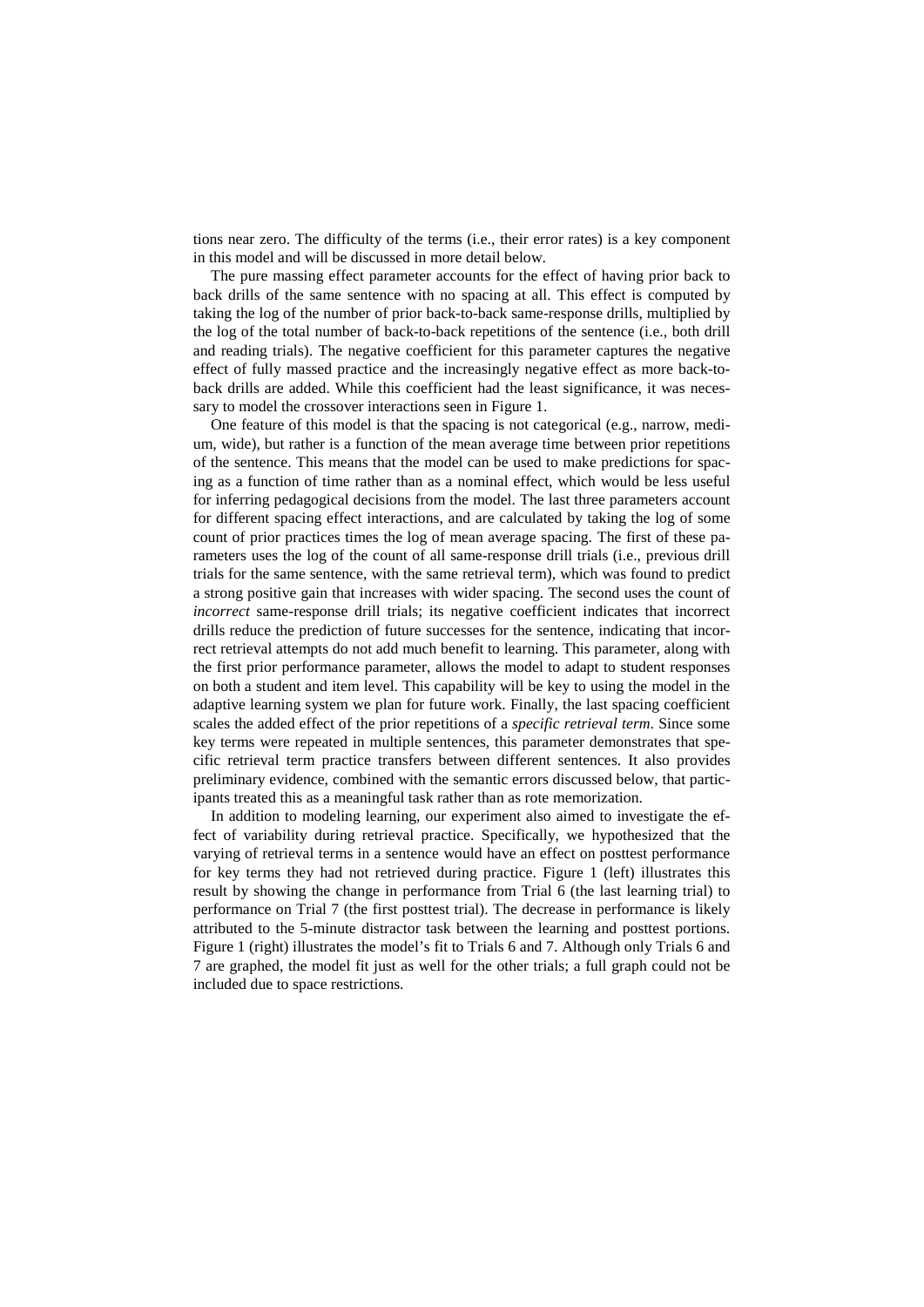

**Fig. 1.** Fig. 2. Actual performance by participants (left) and predicted performance by model (right) for the last learning trial (Trial 6) and first posttest trial (Trial 7). Line color indicates spacing level. Line style indicates retrieval term condition: constant during learning and constant during posttest (con-con), constant during learning and variable during posttest (con-var), and variable during learning and variable during posttest (var-var).

In Figure 1 (left), we see that participants performed best during learning when they were repeatedly tested on the same terms (con-con); in this condition, all posttest retrieval terms were the same as they had been tested on during learning, which explains why performance is the best for these sentences during both learning and posttest. Perhaps more interesting is the performance of the other groups on this figure. First we can see that when constant retrieval term practice switches to variable retrieval terms at posttest (which included no overlap between retrieval terms during learning and posttest; con-var), posttest performance is much worse than when retrieval terms were variable during learning and variable during posttest (var-var). In other words, variable practice resulted in better transfer to the varied retrieval terms at posttest. Note that the var-var lines in the figure include the var-con condition trials because the var-con was effectively equivalent for Trials 6 and 7. We also see a reduction in the spacing effect when there is less constancy, similar to other results showing reductions in spacing with variable learning [\[](https://www.researchgate.net/publication/23547256_Examining_the_Spacing_Effect_in_Advertising_Encoding_Variability_Retrieval_Processes_and_Their_Interaction?el=1_x_8&enrichId=rgreq-501db0b47b7c63dc573ee4d805660628-XXX&enrichSource=Y292ZXJQYWdlOzI3NzI0Nzc2MztBUzoyMzM0NjM5MjQxMjk3OTNAMTQzMjY3MzU0NTIyMw==)[18\]](#page-9-15).

The last component of this experiment we will discuss is the confusions witnessed in participants' incorrect responses. These confusions may have important implications for maximizing the potential of cloze practice. Figure 2 provides a partial graph of the most common confusions participants made between terms related to variance. The proportion of times a specific confusion was made is denoted on the links between terms. For example, participants fairly often (incorrectly) used the term *variance* in place of *standard error* (7.7% of the time), *density* (10.6% of the time), and *standard deviation* (6.9% of the time). This information about commonly confused terms will be indispensable for creating specific hint and error messages in an ITS.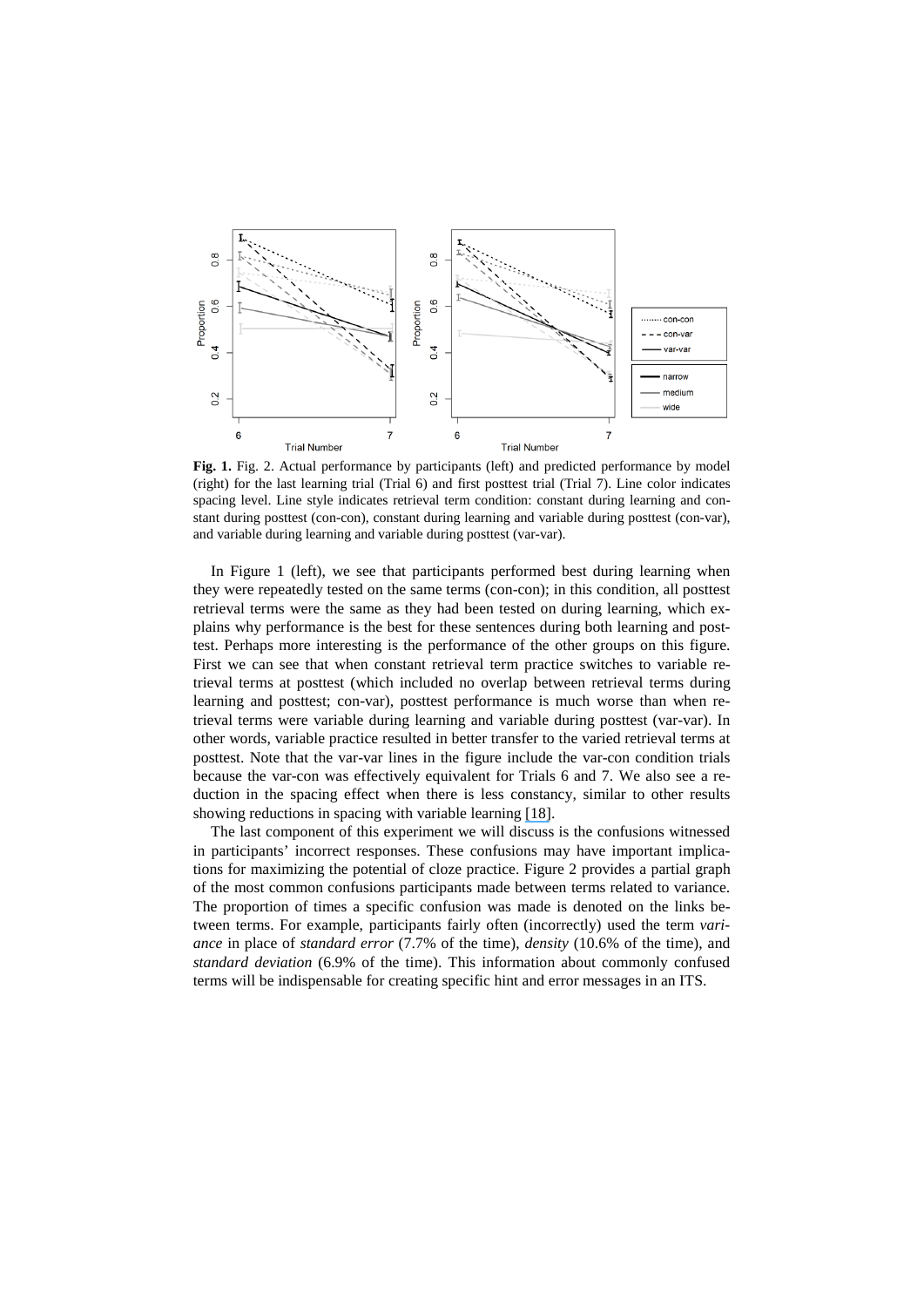

**Fig. 3.** The proportion of confusions participants made between terms. The figure is read as [correct answer]  $\rightarrow$  [student response].

## **4 Conclusion**

Our model captures many facets of learning conceptual material with retrieval practice and may be used within an adaptive learning system to optimally schedule retrieval practice. The model is able to accurately capture the effects of interest with relative parsimony through the integration of short term practice effects and long-term spacing effects to explain specific and general learning, while accounting for individual differences in performance. The results of this experiment replicate and extend results from an earlier study with trivia facts, showing similar short-term learning and spacing effects for variable posttest fill-ins [\[10\]](#page-9-7). The results also support the current experiment's hypotheses. Specifically, spacing effects were larger when the retrieval term was constant during learning; drill (i.e., test) trials had significantly more impact on learning than reading trials; and variation in retrieval terms during learning led to better performance on posttest trials with variable retrieval terms. Our hypothesis that wider spacing would lead to worse performance during learning but better performance at posttest, was also supported, although the difference at posttest was not significant. We attribute this to the relatively brief retention interval (5 minutes), since the spacing effect is usually more pronounced over time [\[17\]](#page-9-14). Lastly, the slower forgetting rate for sentences with variable retrieval terms during practice (rather than constant retrieval terms) may suggest more durable learning when practice is variable. However, this is a tentative conclusion. Future experiments will attempt to replicate these results with multiple retention intervals in an effort to get closer to our goal of developing an ITS to effectively schedule practice to maximize conceptual learning.

# **5 References**

- <span id="page-8-0"></span>1. Carpenter, S.K., Pashler, H., Wixted, J.T., Vul, E.: The Effects of Tests on Learning and Forgetting. Memory & Cognition: 36**,** 438-448 (2008)
- <span id="page-8-1"></span>2. Ebbinghaus, H.: Memory: A Contribution to Experimental Psychology. Teachers College, Columbia University, New York (1913/1885)